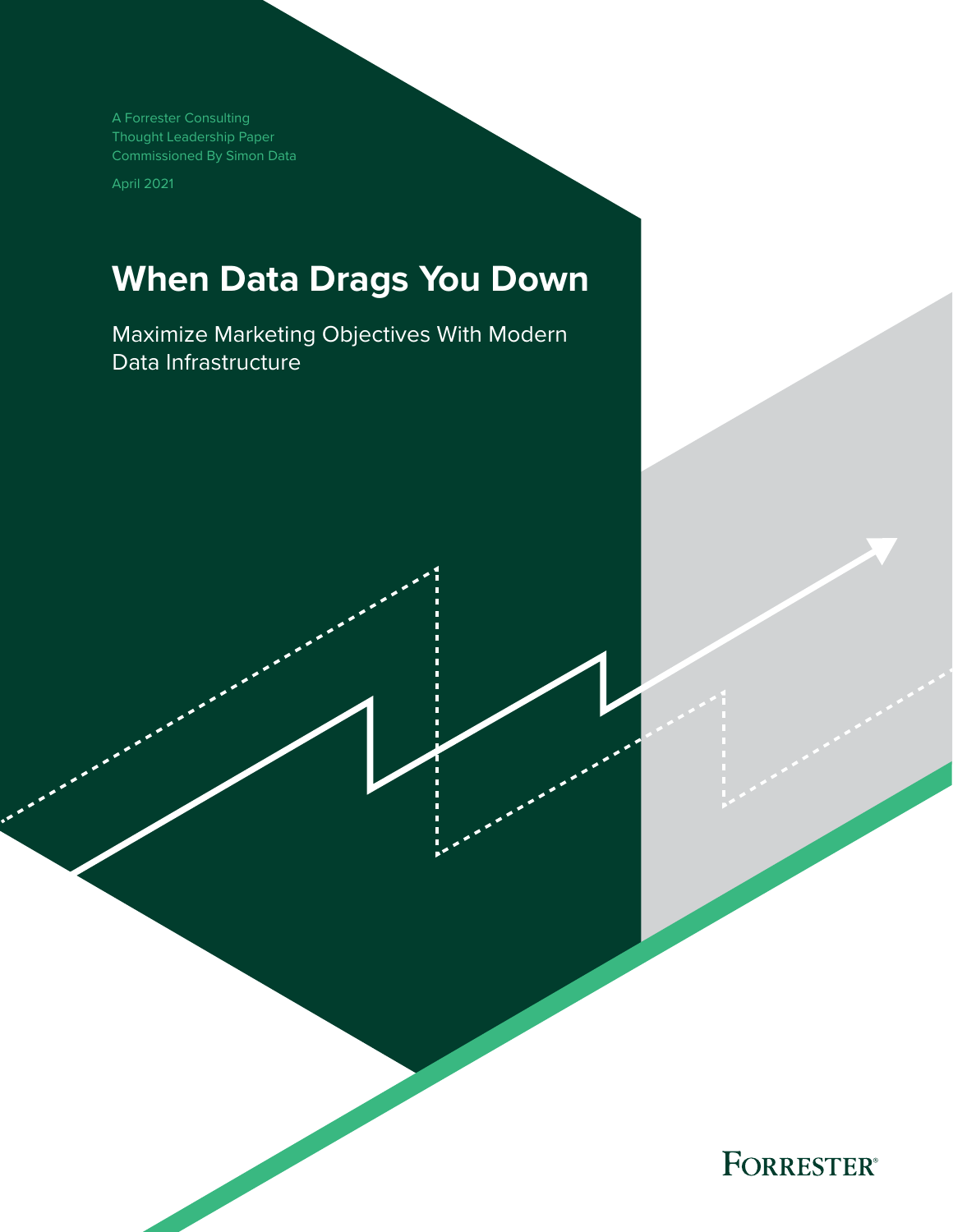## **Table Of Contents**

- [Executive Summary](#page-2-0) **3**
- [Marketers Report High Alignment,](#page-3-0)  **4** [Yet Performance Is Still In The Red](#page-3-0)
- [Why Marketing Data's Whole Is Less](#page-5-0)  **6** [Than Its Parts](#page-5-0)
- **8** Invest In A Modern Data Foundation [To Drive Bottom Line And CX](#page-7-0)  [Improvements](#page-7-0)
- **10** [Key Recommendations](#page-9-0)
- 11 [Appendix](#page-10-0)

**Project Director:**  Megan Doerr, Market Impact Consultant

**Contributing Research:**  Forrester's CMO research group

#### ABOUT FORRESTER CONSULTING

Forrester Consulting provides independent and objective research-based consulting to help leaders succeed in their organizations. Ranging in scope from a short strategy session to custom projects, Forrester's Consulting services connect you directly with research analysts who apply expert insight to your specific business challenges. For more information, visit [forrester.com/consulting.](https://go.forrester.com/consulting/)

© 2021, Forrester Research, Inc. All rights reserved. Unauthorized reproduction is strictly prohibited. Information is based on best available resources. Opinions reflect judgment at the time and are subject to change. Forrester®, Technographics®, Forrester Wave, RoleView, TechRadar, and Total Economic Impact are trademarks of Forrester Research, Inc. All other trademarks are the property of their respective companies. For additional information, go to [forrester.com.](https://www.forrester.com/home/) [E-49900]

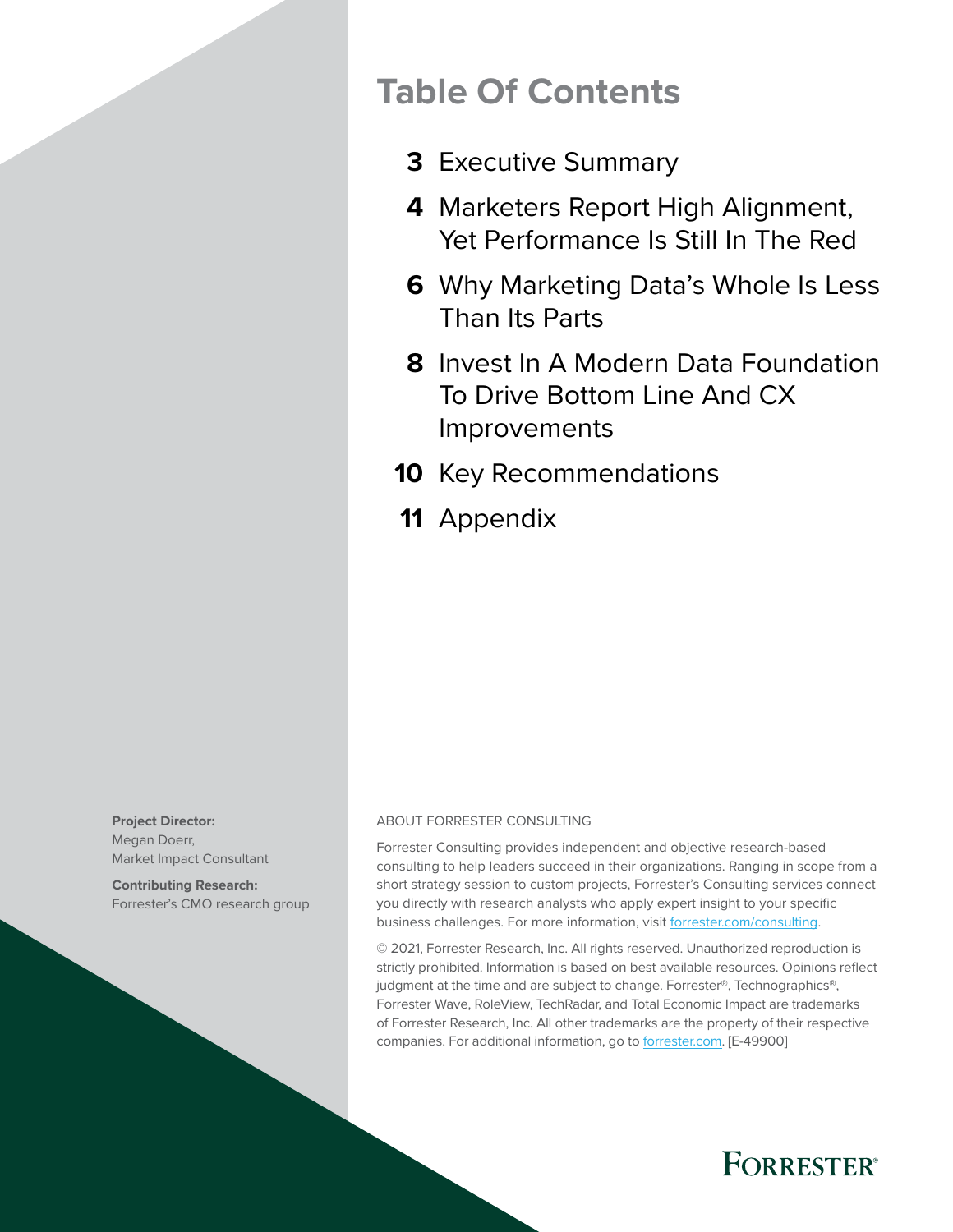<span id="page-2-0"></span>

Most organizations experience strategic hurdles, ineffective data application, and low maturity among processes and technology.

# **Executive Summary**

Marketers have a lot of data at their disposal to help them understand customers and take effective action to meet their customers' needs. But in many instances, they continue to fall short of their customers' expectations. The suboptimal application of data is to blame, stemming from marketers' misconceptions about their data use. If marketers can recognize these gaps and prioritize a roadmap that defines a plan for maximizing the use of customer data, they will be well-positioned for success.

Simon Data commissioned Forrester Consulting to evaluate marketing data use cases, objectives, and supporting technologies. Forrester conducted an online survey with 465 respondents responsible for marketing technology strategy to explore this topic.

### **KEY FINDINGS**

- › **Marketers report high alignment, yet performance is still in the red.** Marketing decision-makers have a high level of confidence regarding their strategies. Ninety percent of decision-makers report their marketing strategy is well-aligned with their organization's priorities, and most feel confident they have the right tools and processes in place. However, 90% also report they experience challenges with delivering on these priorities. How can this be if performance is topnotch?
- › **The whole of marketing's view of the customer is less than its parts.** Integration struggles and the inability to keep pace with interactions stop organizations from delivering to their fullest extent. Further, we see that alignment among and collaboration within teams is lacking, complicating organizations' ability to achieve their goals. Without clear communication and a shared perception of reality, progress is slow, if not impossible.
- › **Your marketing technology (martech) stack can be the key to success — if you let it.** A modern data foundation can help bolster the bottom line and improve customer experience — a true win-win. Solutions that address strategic and technical challenges, map clearly to capabilities gaps, and amplify the use and value of data will be the key to getting ahead and staying ahead.

### **FORRESTER®**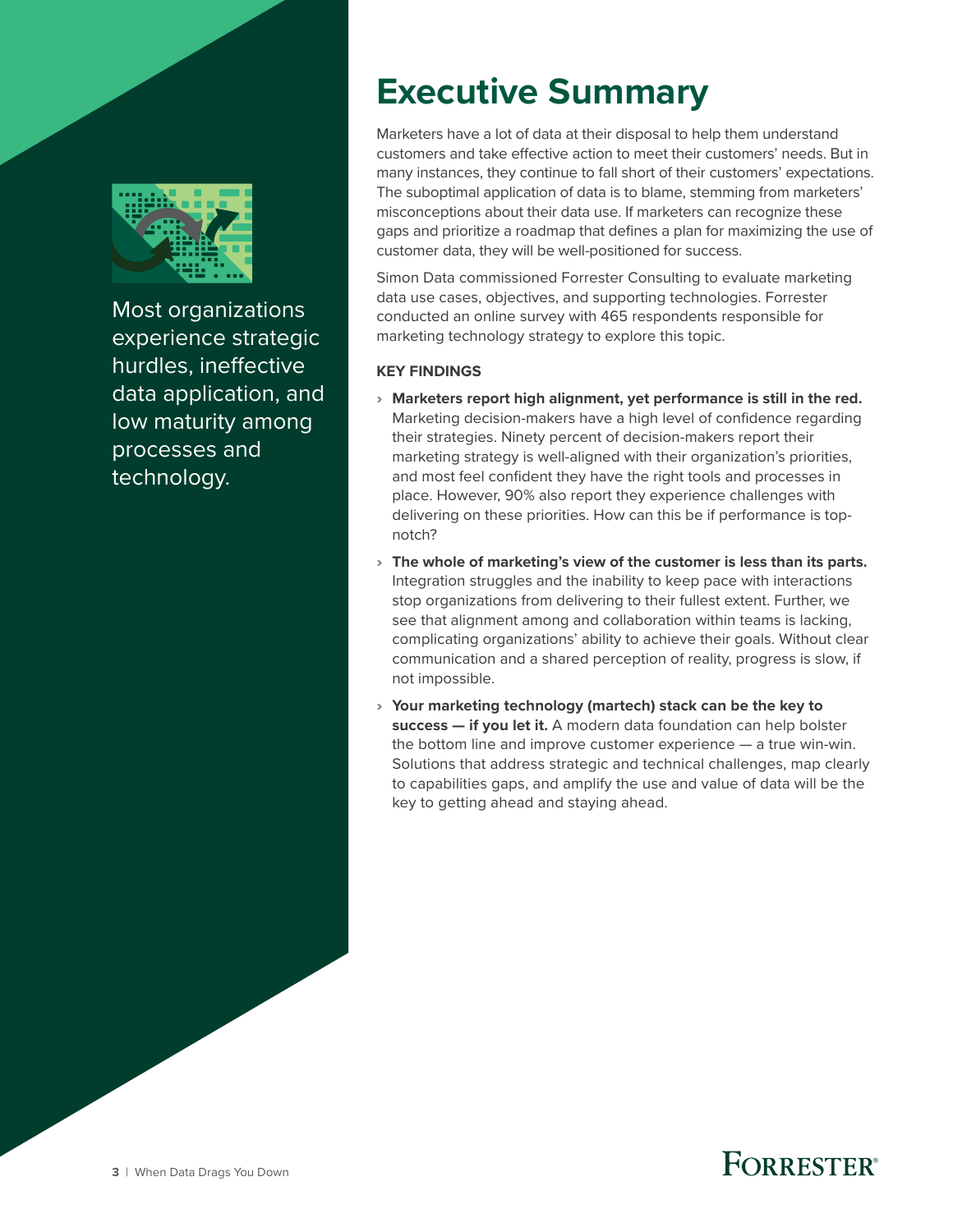### <span id="page-3-0"></span>Marketers Report High Alignment, Yet Performance Is Still In The Red

Marketers have more challenges to confront than ever before, including the pandemic, longer standing issues of digital transformation, the accelerating pace of business, emerging competitors, and new business models. Coupled with the complexities of day-to-day operations, it's no wonder marketers are feeling pressure to perform better and faster than ever before.

In surveying 465 marketing technology decision-makers in the United States, we found that marketers report high confidence in alignment, even though performance leaves much to be desired. We found that:

- › **Ninety percent of respondents say their organization's marketing strategy aligns with this year's business priorities.** The top five marketing priorities reported encompass some aspect of customer experience improvements. They span acquisition and customer marketing; business and operational enhancements; and have a particular emphasis on data capabilities (see Figure 1). These initiatives will ultimately support the key data use cases that are central to customer-centricity, including targeting, analytics, and personalization. Aligning marketing strategy to key business initiatives is imperative for success, and marketers are confident they've got it right.
- › **Organizations have the right skills, data, and tools to support these priorities.** On average, survey takers report using seven types of data to gain customer insights. More than 40% of the survey takers utilize real-time interaction data, identity, transactions, demographics, social, and product usage data (see Figure 2). More than 80% of respondents rate their ability to target, initiate campaigns, optimize experience, and analyze the results as either "Advanced" or "Extremely advanced". More than 80% of our respondents rated their existing marketing suites, data platforms, measurement, and loyalty marketing as "Effective" or "Extremely effective".

Organizations have a defined list of initiatives and an eye-popping array of tools and techniques ready to deploy to achieve them. Point marketers in the right direction, and get ready to start banking sales, right? Not quite. Despite the reported high performance, 90% of organizations report they've experienced challenges in achieving their objectives. How can this be? The root lies in a set of strategic and technological challenges.



Despite 90% of respondents reporting marketing strategy alignment to business priorities, just as many say they have experienced challenges in achieving their organization's business objectives.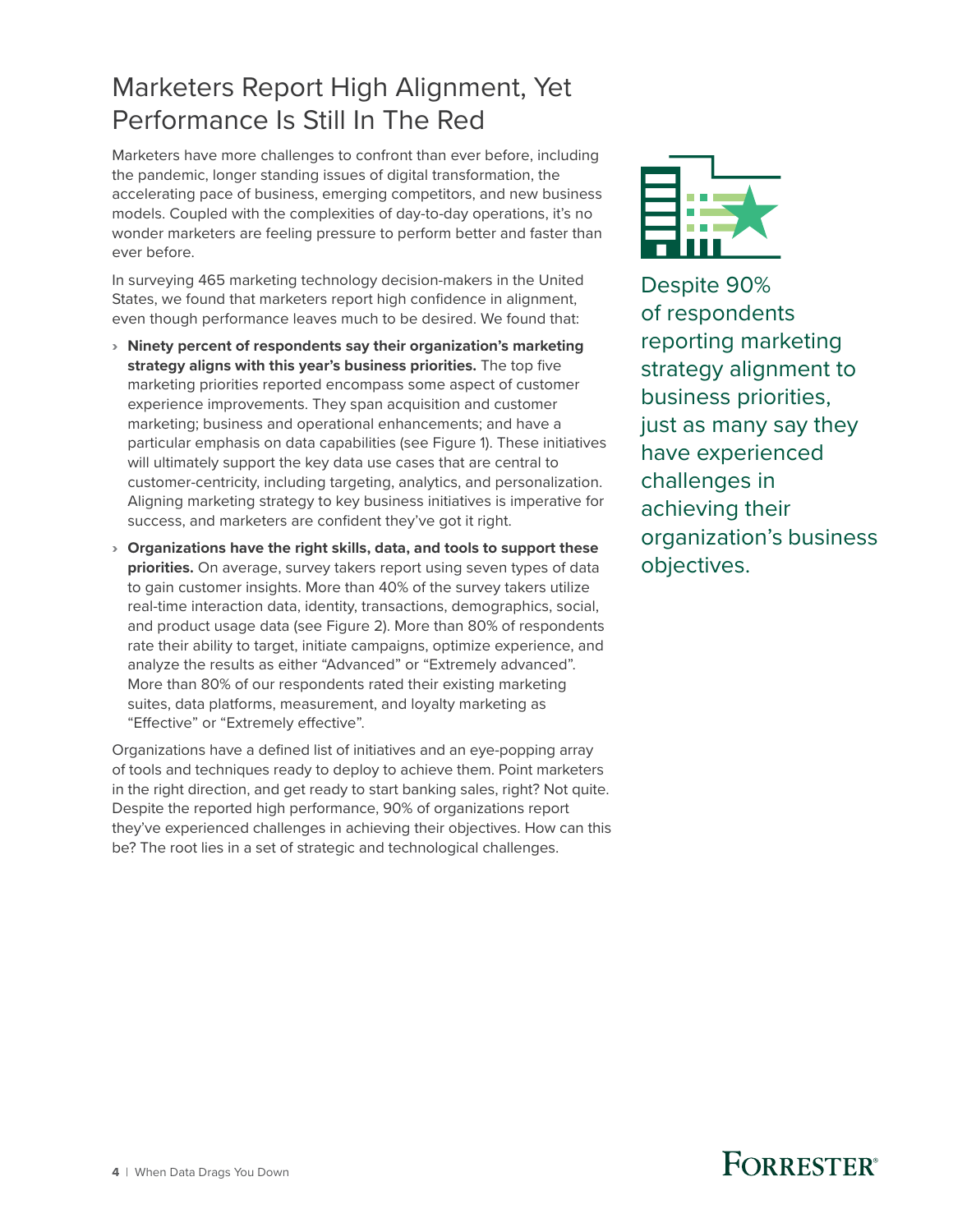### Full page **Figure 1**

#### **Top 5 Marketing Priorities Over The Next 12 Months**



Base: 465 marketing technology decision-makers

Source: A commissioned study conducted by Forrester Consulting on behalf of Simon Data, January 2021

#### **Figure 2**



• Journey/activity **(26%)**

• Situation **(26%)** • Environment **(26%)**

**Types Of Data Used/Collected To Gain Customer Insight**

**"How would you describe your organization's maturity for applying customer data in each of the following use cases?"**



Base: 465 marketing technology decision-makers Note: Only top 10 data sources shown Source: A commissioned study conducted by Forrester Consulting on behalf of Simon Data, January 2021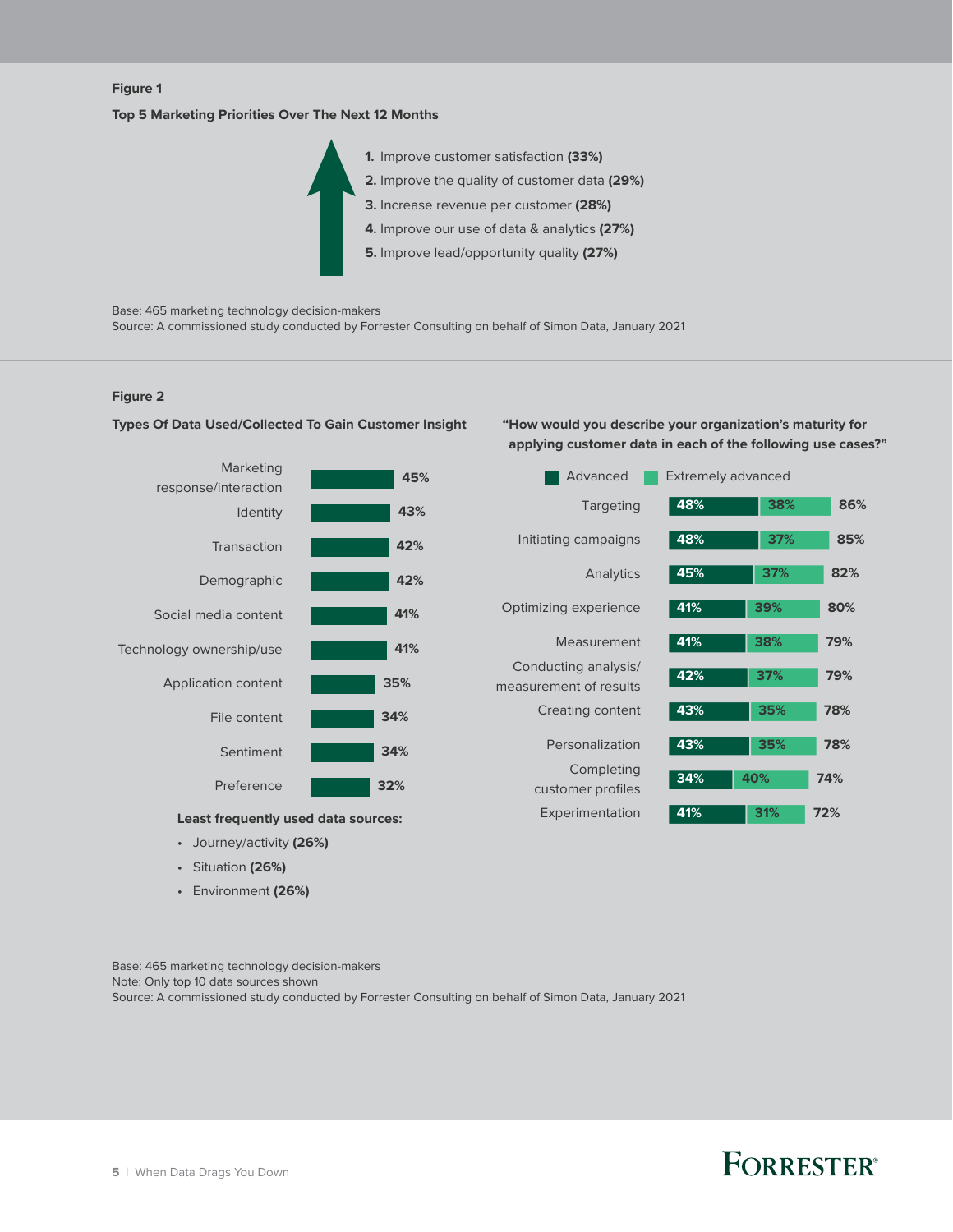### <span id="page-5-0"></span>Why Marketing Data's Whole Is Less Than Its Parts

Ninety percent of decision-makers are experiencing some sort of strategic or technological challenge that hinders their organization's ability to achieve their marketing priorities (see Figure 3). Organizations struggle to prove a return on marketing investment and fail to keep up with the rapid pace of interaction. They also struggle to translate customer insights into marketing outcomes and can't coordinate messages across channels and screens.

Strategic challenges around agility, measurement, and translating data into insights point to the need to define success metrics and streamline marketing and analytics processes. This will help marketers deliver higher-quality experiences to customers. Technical challenges surrounding integration and duplication of vendors show that, while the effort is there, these disparate solutions have not been brought together effectively. Where do marketers fall short?

|     |                                                                                                          |     | Figure 3                                                                           |
|-----|----------------------------------------------------------------------------------------------------------|-----|------------------------------------------------------------------------------------|
|     | <b>Technical Challenges</b>                                                                              |     | <b>Strategic Challenges</b>                                                        |
| 35% | Lack of integration among<br>various marketing technologies                                              | 33% | Proving return on marketing<br>investment                                          |
| 34% | Lack of integration among<br>various customer data sources                                               | 32% | Keeping up with rapid pace of<br>interactions                                      |
| 34% | Duplication of<br>technology/vendors                                                                     | 32% | Difficulty translating customer<br>insights into actionable<br>marketing outcomes  |
| 31% | Disappointing marketing<br>lift/results after onboarding<br>new technology                               | 31% | Coordinating messages and<br>interactions across channels and<br>screens           |
| 30% | Reliance on legacy systems                                                                               | 29% | Understanding the relative<br>contribution of marketing<br>channels to conversions |
| 29% | Not utilizing technology to its<br>fullest extent/not knowing if<br>we're using it to its fullest extent | 29% | Difficulty managing the<br>frequency and volume of<br>communications to customers  |
| 28% | Outdated technology                                                                                      | 28% | Hiring, retaining, and organizing<br>marketing staff                               |
| 27% | Poorly executed technology<br>implementation                                                             | 28% | Lengthy processes that take too<br>long to complete                                |

Base: 465 marketing technology decision-makers

Source: A commissioned study conducted by Forrester Consulting on behalf of Simon Data, January 2021

# FORRESTER®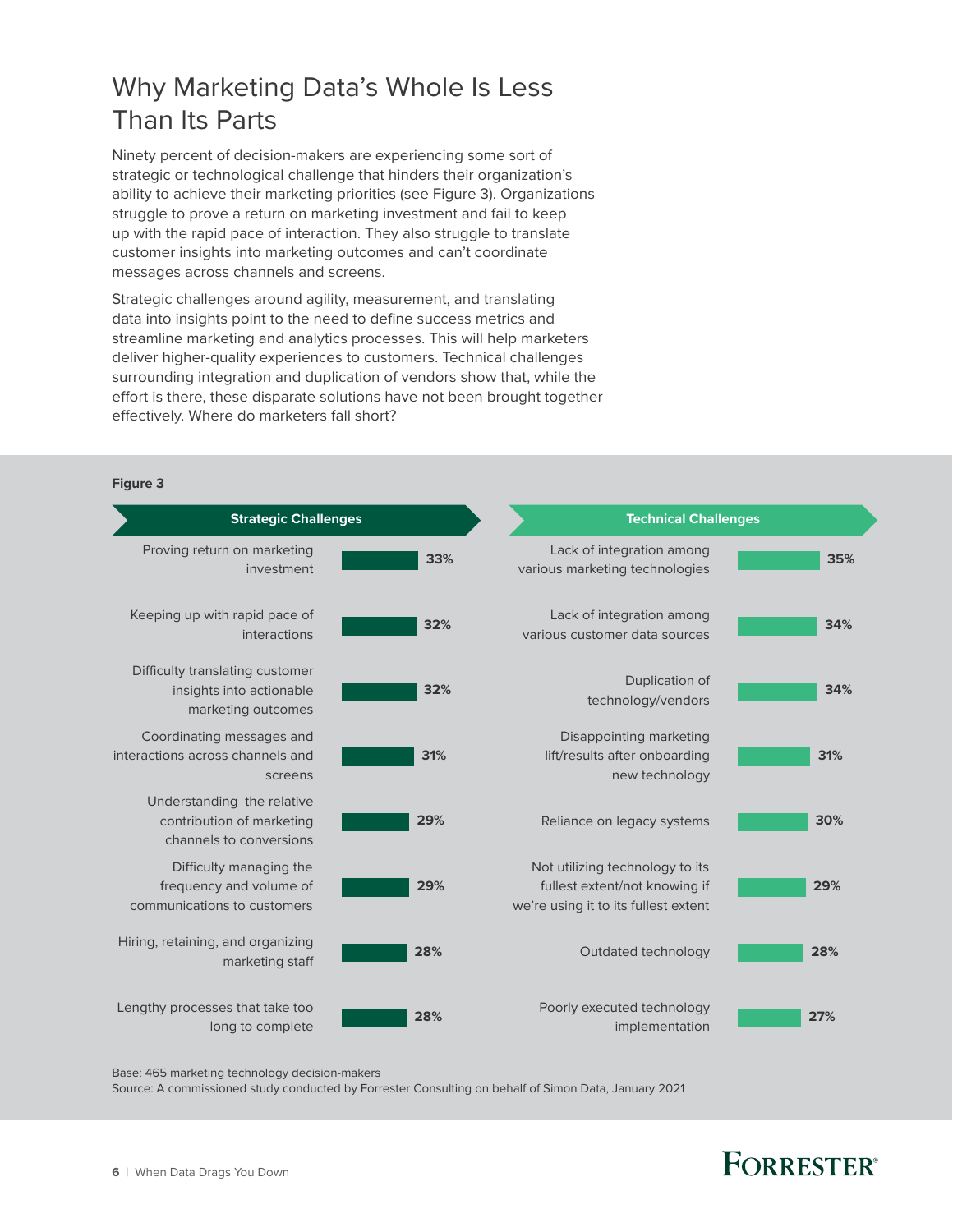#### **FUNCTIONAL ALIGNMENT IS OFTEN AN ILLUSION**

We see the challenge in full relief as we compare marketing leadership to operations. Leaders (C-level executives and vice presidents) are particularly confident about marketing's alignment with priorities when compared to decision-makers (directors and managers) — 54% vs. 35% report "Extremely aligned," respectively. While leadership focuses on the big picture, they often have a disconnected view of reality that doesn't consider the struggles decision-makers are confronted with daily.

#### **MARKETING IS A TEAM SPORT, AND THE PLAYERS DON'T COLLABORATE WELL**

Only 23% of respondents manage their marketing technology stack within the marketing organization. Most businesses split responsibility between a mix of marketing, in-house IT, and out-sourced agencies and managed service providers. Marketers often lack control of marketing technology; this responsibility typically falls to parties outside of marketing. This could create higher costs, the potential to use the wrong data or tools, and gaps in understanding data and tech needs. Indeed, even marketing's priorities aren't its own. We found marketing priorities over the next year are cross-functional, multi-disciplinary objectives and range from improving customer satisfaction to improving lead/opportunity quality.

Leadership once again takes a more optimistic view of collaboration when asked about inter-company partnerships with marketing (see Figure 4). The perception gap between leaders and decision-makers persists with the former reporting a more positive view of collaboration effectiveness than the latter.



#### **Figure 4**

**"How collaborative is the relationship between marketing and each of the following departments?"**

Base: 465 marketing technology decision-makers

Source: A commissioned study conducted by Forrester Consulting on behalf of Simon Data, January 2021

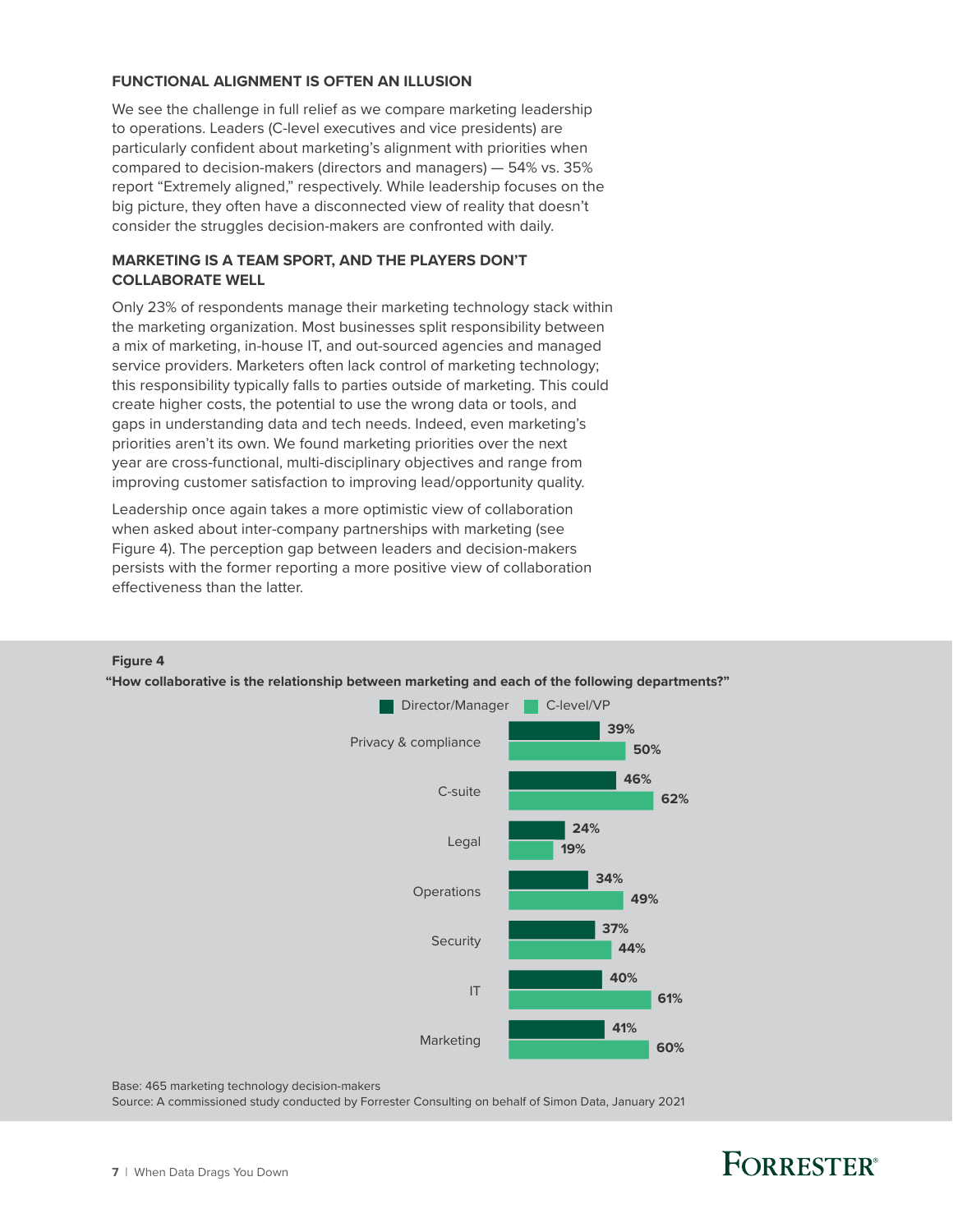<span id="page-7-0"></span>Ninety-five percent of respondents have experienced negative business impacts because of the marketing and strategy challenges they face. This includes missed market opportunities (39%), decreased customer satisfaction (38%), missed strategic growth opportunities (36%), increased costs (36%), and lowered engagement (35%). If organizations do not work to close these strategic and collaborative gaps, they risk damaging their bottom line — and their reputation.

### Invest In A Modern Data Foundation To Drive Bottom Line And CX Improvements

These are not problems to be solved by a single function alone. Real, reliable, and instantly actionable customer data is the heart of marketing and essential to each of its objectives. Yet multiple functions — from IT to data science to legal — must collaborate around customer data to deliver results for the entire business. Capabilities that support customer understanding, brand strategy, brand experience, and meaningful customer touchpoints must work together with the underlying data to deliver the best customer experience throughout the entire journey.<sup>1</sup>

Taking steps to ensure you can leverage the right data at the right time, then applying said data in an optimal way, yields multiple business benefits. Marketers are starting to take steps to achieve their organizations' expected customer, revenue, and sales benefits (see Figure 5). But how should they go about doing so?

More data and technology doesn't necessarily lead to success. The ultimate goal is to create a data foundation that is available to make this data actionable and useful.

#### **Figure 5**

#### **Business Benefits Expected From Improving Marketing Strategy "What actions is your organization**





Base: 465 marketing technology decision-makers

Note: Only top 10 benefits shown; only top 5 actions shown

Source: A commissioned study conducted by Forrester Consulting on behalf of Simon Data, January 2021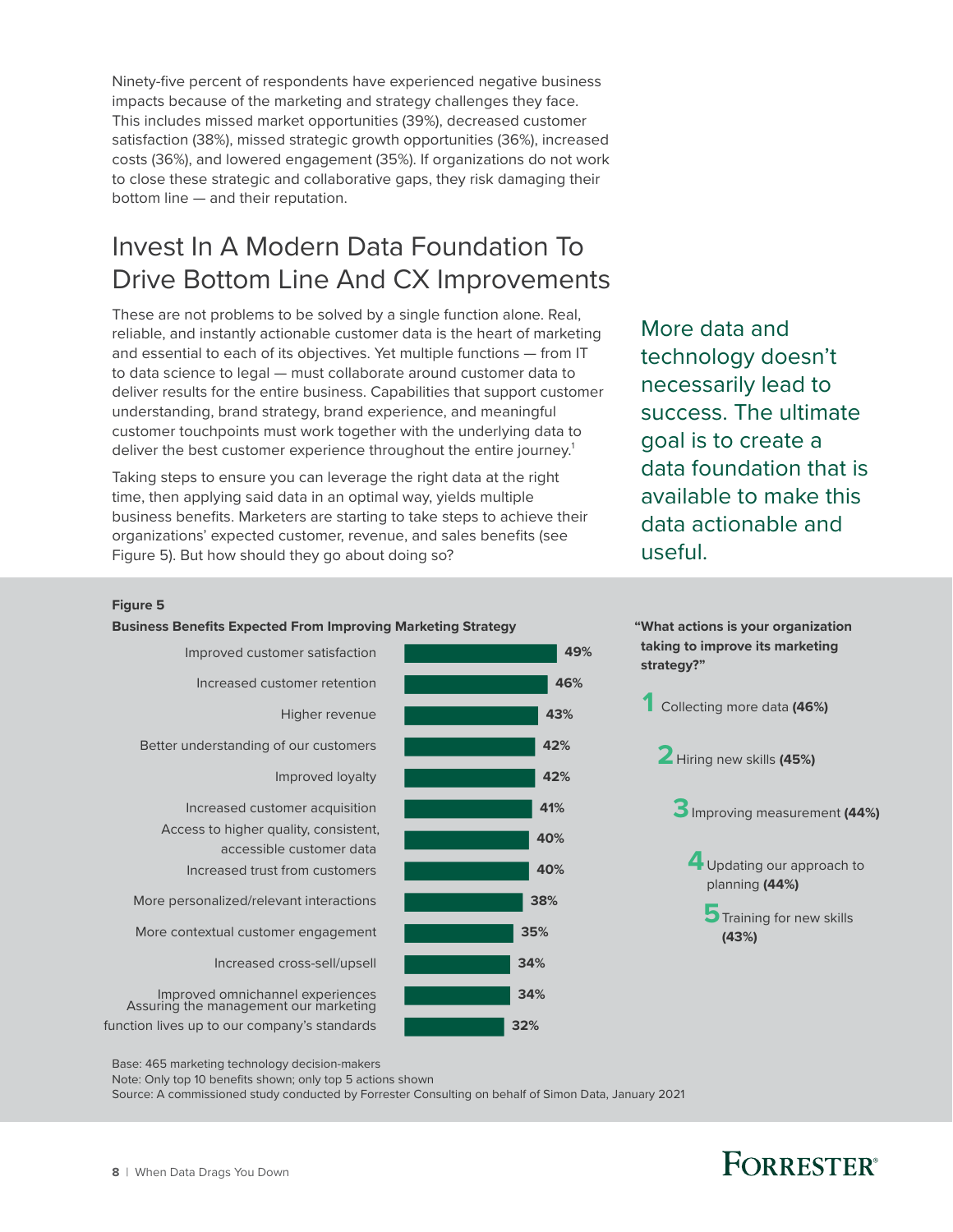#### **DON'T MAKE THE "MORE DATA" MISTAKE**

Forty six percent of marketers report that their first action to improve marketing strategy is "Collecting more data" (see Figure 5). Yet respondents also cited some form of data integration as blockers; lack of data integration between marketing technologies and between data sources are marketers' top two technical challenges.

While we agree that more data can help marketers achieve marketing KPIs and company objectives, more data without a strong and modern data infrastructure will only compound marketers' problems and further dampen results.

#### **TECHNOLOGY PAVES THE WAY**

Marketing technology strategy must first prioritize modern customer data infrastructure to create a cross-functional collaboration that drives business outcomes. The ultimate goal is to create a data foundation based on complete, accurate first-party data to build and maintain comprehensive customer profiles, and make that data available to systems so it is actionable. The foundation must be a central system that operates across marketing use cases. This includes supplying data to analytics systems to generate customer insights, as well as customer marketing systems to deliver customer experiences.

The most sought-after capabilities are those that address firms' strategic and technical challenges and map clearly to what their current solutions are lacking, all while supporting their marketing priorities. Organizations look for a streamlined hub, seamless integrations, and various capabilities to improve the use and effectiveness of customer insights (see Figure 6). These capabilities enable organizations to move past internal siloes and operate across a unified customer journey — ultimately delivering higher quality experiences.

### Full page **Figure 6**

**Most valuable technology capabilities to achieve marketing priorities**



Base: 465 marketing technology decision-makers

Note: percentages indicate "Valuable" and "Extremely valuable/critical". Only top 10 shown. Source: A commissioned study conducted by Forrester Consulting on behalf of Simon Data, January 2021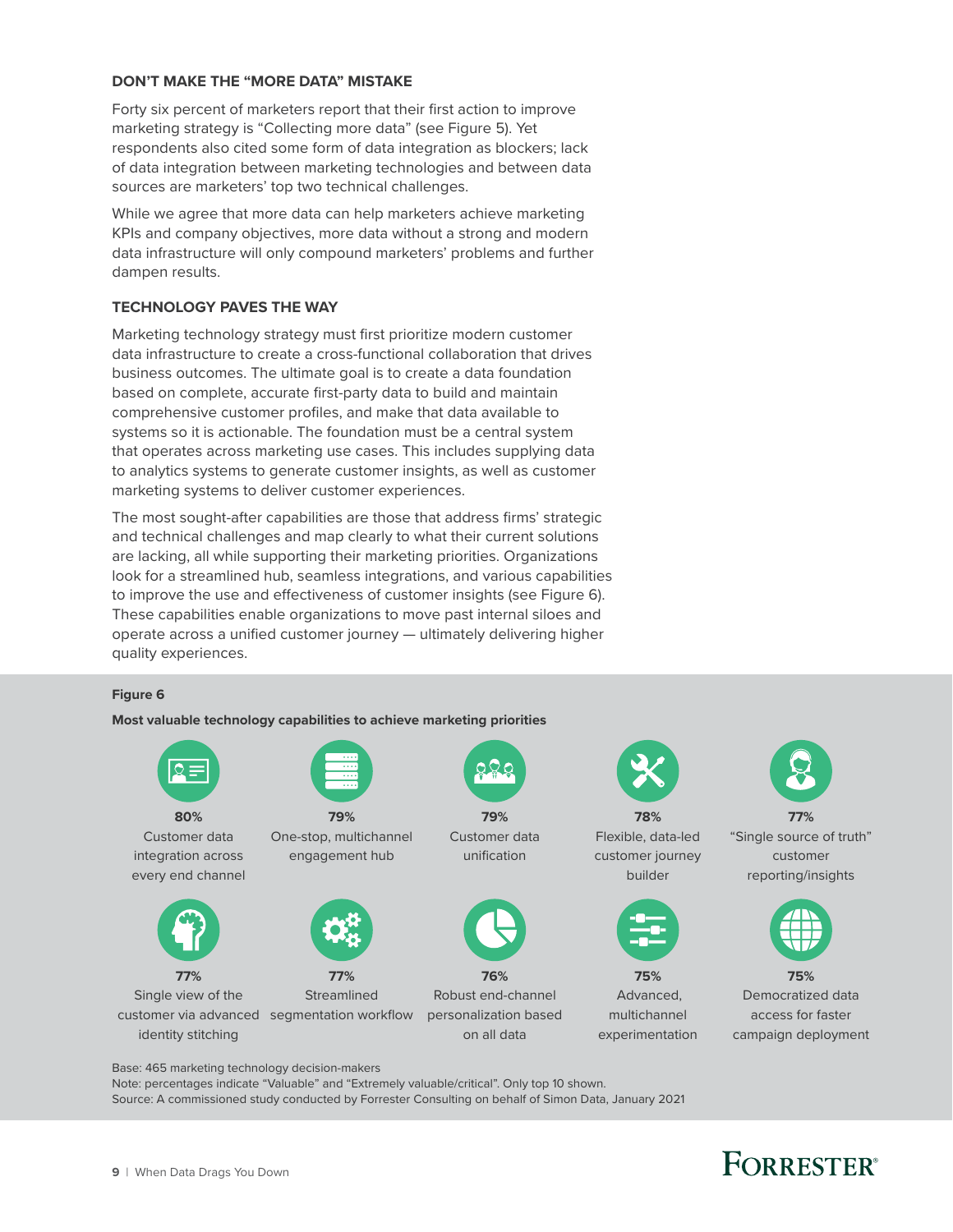# **Key Recommendations**

Forrester's in-depth survey of marketing data decision-makers yielded several important recommendations:

<span id="page-9-0"></span>

**Synchronize strategic and technological priorities.** Marketers' strategic and technological priorities are interconnected and must be developed in lockstep. For example, firms cannot extend their measurement strategy if they don't have the right data, and they will be limited in integrating data sources without the right processes in place. Effective coordination starts with a collaborative effort across stakeholders to clarify cross functional impacts and requirements, develop unified data and technical practices, and define success measures and KPIs. Rather than pursuing massive leaps in a single priority to the exclusion of others, organizations must consistently develop all priorities in parallel so they can support one another and show immediate results.



**Focus plans on customer experiences.** Marketers have lined up a variety of initiatives to expand their capabilities and connect insights to execution, but these are broad strokes that require specificity. Firms must determine what customer experiences they want to deliver — how they are targeted, what is personalized, and where they are delivered and use those as requirements to develop specific initiatives and start their maturity journey. By starting with the end point of experiences in mind, marketers can assess the exact data types, analyses, technical capabilities, and processes that are needed to deliver on their priorities.



**Close the loop with measurement and optimization.** Executing on priorities in coordination with one another will be an iterative process as marketers' maturity increases and customer needs evolve. In a changing environment, firms must be able to evaluate the customer experiences and processes. This will ensure the outcomes are driving the business and meeting expectations and continuously optimize deliverables. In addition to planning out the stages of development, create a measurement plan for strategic and technological initiatives.



**Realistically assess the current state before developing a roadmap.**

The keys to successfully and pragmatically advancing data, technology, and processes to maximize customer value lie in leveraging legacy capabilities where possible and defining an accurate launching-off point. Marketing organizations must undertake an honest assessment of their current state of capabilities to calibrate their needs and goals, and determine where current capabilities are effective, what capabilities can be enhanced, and what net-new capabilities are required. Firms that cannot properly gauge their current state will be at risk of committing resources to developing capabilities they will underutilize at best or, at worst, will make current shortfalls more severe.